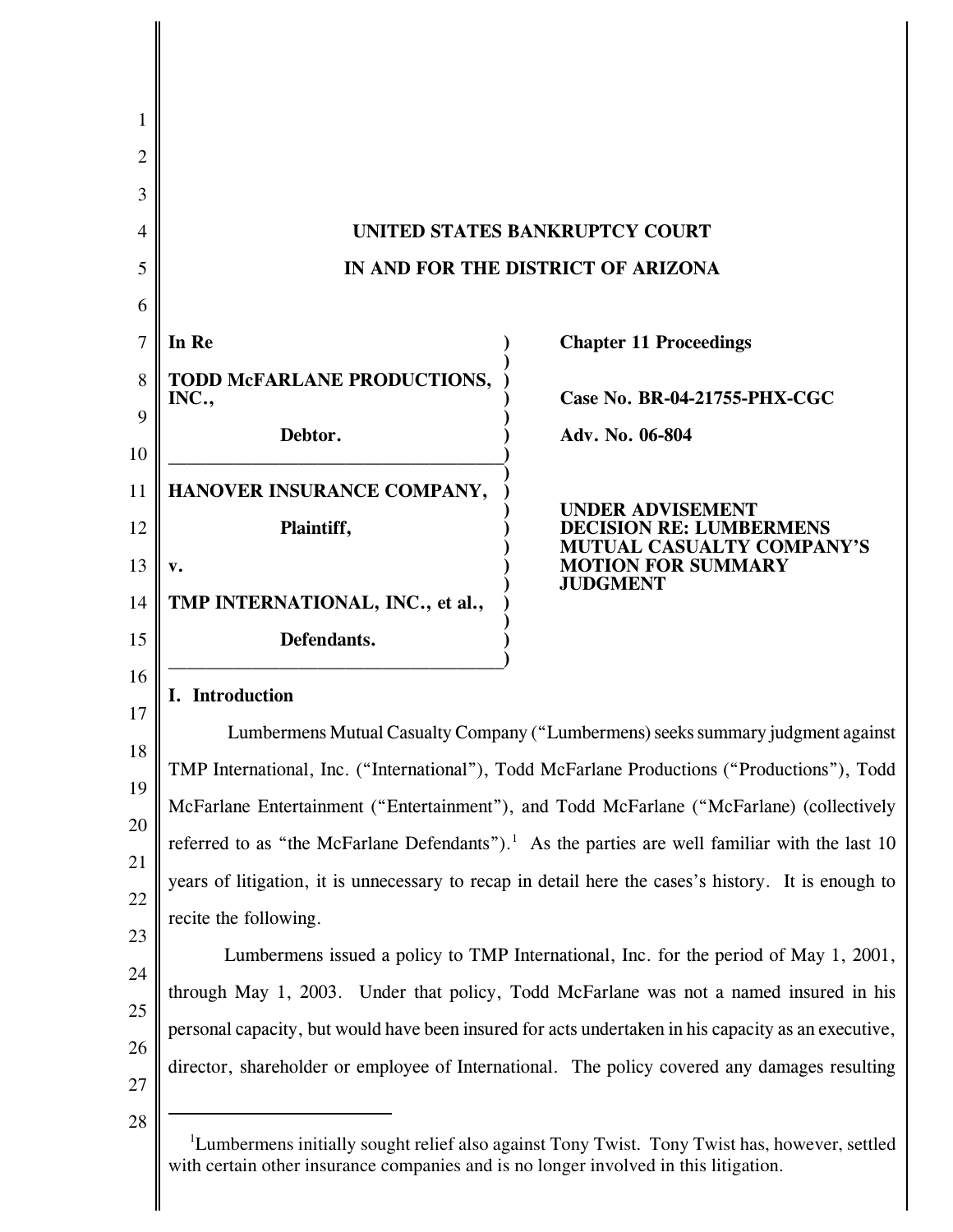| $\mathbf{1}$   | from personal injury "caused by an offense arising out of the conduct of your business" and                                                                                                                                                                 |
|----------------|-------------------------------------------------------------------------------------------------------------------------------------------------------------------------------------------------------------------------------------------------------------|
| $\overline{2}$ | advertising injury "caused by an offense committed in the course of your advertising activities."                                                                                                                                                           |
| 3              | Personal injury was defined as any                                                                                                                                                                                                                          |
| 4              | "bodily injury" or "advertising injury," arising solely out of one or more of the                                                                                                                                                                           |
| 5              | following offenses:  d. Oral or written publication of material that slanders or<br>libels a person or organization or disparages a person's or organization's good,<br>products or services; or 3. Oral or written publication of material that violates a |
| 6              | person's right of privacy.                                                                                                                                                                                                                                  |
| 7              | Advertising injury was defined as any                                                                                                                                                                                                                       |
| 8              | injury, other than "bodily injury" or "personal injury," arising solely out of one<br>or more of the following offenses committed in the course of 'your advertising                                                                                        |
| 9              | activities': c . Oral or written publication of material that violates a person's<br>right of privacy.                                                                                                                                                      |
| 10             | Years prior to the issuance of the Lumbermens' policies, in 1997, ex-NHL hockey player                                                                                                                                                                      |
| 11             | Tony Twist filed suit in Missouri against the McFarlane Defendants, and others, alleging                                                                                                                                                                    |
| 12             | defamation and infringement of his right of publicity as a result of the use of his name in a variety                                                                                                                                                       |
| 13             | of commercial endeavors for over ten years without his consent. The first trial resulted in a jury                                                                                                                                                          |
| 14             | verdict in favor of Mr. Twist for \$24,500,000. The trial court subsequently vacated the verdict                                                                                                                                                            |
| 15             | and entered a judgment notwithstanding the verdict ("jnov"). The jnov was overturned by the                                                                                                                                                                 |
| 16             | Missouri Supreme Court in 2003 and the case remanded for a new trial on Mr. Twist's right of                                                                                                                                                                |
| 17<br>18       | publicity claim, the only claim remaining. In doing so, the Missouri Supreme Court issued its                                                                                                                                                               |
| 19             | opinion in <i>Doe v. TCI Cablevision of Missouri, Inc.,</i> 110 S.W.3d 363 (Mo. 2003), in which it set                                                                                                                                                      |
| 20             | forth the elements of the violation of a right of publicity and which will be discussed in more detail                                                                                                                                                      |
| 21             | later in this decision.                                                                                                                                                                                                                                     |
| 22             | The second trial in 2004 resulted in a \$15 million jury verdict in favor of Mr. Twist and                                                                                                                                                                  |
| 23             | against the McFarlane Defendants. Approximately eight months later, on April 26, 2005, the                                                                                                                                                                  |
| 24             | McFarlane Defendants tendered their defense to Lumbermens Mutual Casualty Company. The                                                                                                                                                                      |
| 25             | McFarlane Defendants agree that because they did not tender the defense until after the trial, the                                                                                                                                                          |
| 26             | duty to defend applies only to any post-tender, post-trial proceedings, which are primarily limited                                                                                                                                                         |
| 27             | at this point to appellate proceedings.                                                                                                                                                                                                                     |
| 28             |                                                                                                                                                                                                                                                             |
|                | $-2-$                                                                                                                                                                                                                                                       |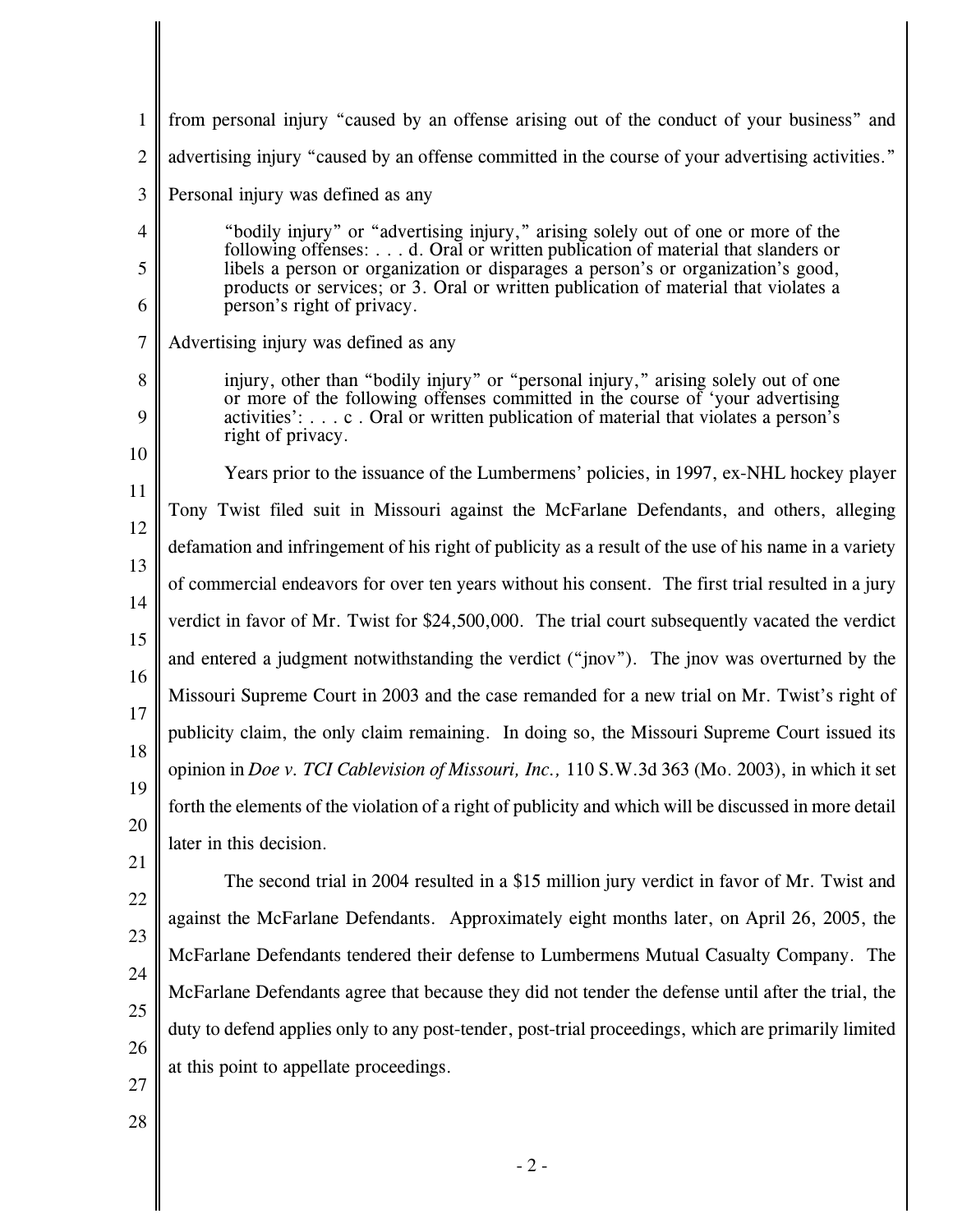## 1 **II. Issues**

2 3 4 There are essentially two issues to be decided: 1. Whether Lumbermens has a duty to defend any post-tender, post-trial proceedings; and 2. Whether Lumbermens has a duty to indemnify the McFarlane Defendants for some or all of the judgment.

5 **III. Analysis**

6

## **A. Duty to Defend**

7 8 9 10 11 12 13 14 15 16 An insurer's duty to legally defend claims against its insured is broader than its duty to indemnify its insured for a covered loss. *McCormack Baron Mgmt. Serv., Inc. v. Am. Guarantee & Liability Ins. Co.,* 989 S.W.2d 168, 170 (Mo. 1999) (*en banc*). A duty to defend will be found whenever a complaint filed by an injured party may potentially come within the policy's coverage. AmJur Insurance §1396. Normally, whether an insurer has a duty to defend turns on a comparison of the allegations of the complaint and the terms of the insurance policy, regardless of whether the facts alleged in the complaint are true or not. Couch on Insurance § 200:22. In this case, however, the parties agree the proper analysis requires a comparison of the 2004 trial record and the terms of the insurance policy because the McFarlane Defendants did not tender the defense until after completion of the second trial.

17 18 19 20 Under this analysis, there are three primary questions to ask: First, what events alleged by Mr. Twist at the second trial as violating his right of publicity occurred during the Lumbermens policy period; Second, do those events qualify as "use of Mr. Twist's name as a symbol of his identity" as that phrase is defined by the Missouri Supreme Court in *TCI*

21 22 *Cablevision*; and Third, if so, is there an applicable insurance policy exclusion that denies coverage for such an event?

23

24

25

26

27

With respect to the first question, the parties agree that there were primarily two events alleged by Mr. Twist at trial that fell within the coverage period of the Lumbermens' policies. The first event was Mr. McFarlane's reference to Mr. Twist in Spawn Issue No. 108, which was printed in May, 2001. In that issue, Mr. McFarlane responded to a reader inquiry about the "Twistelli" character, stating

28

Antonio Twistelli has recently been put in the background. We have a lot of cool

- 3 -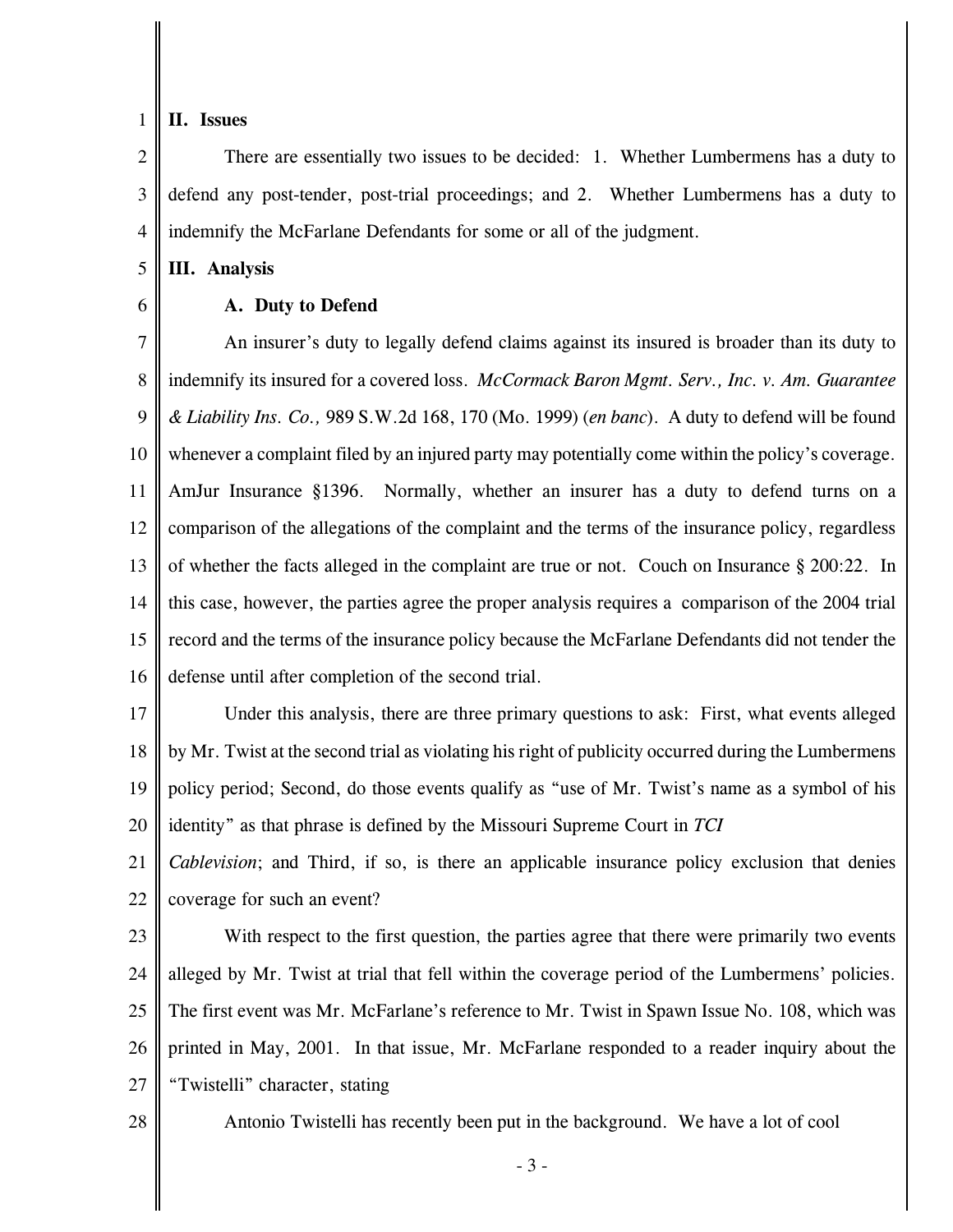things we want to do with that character, but if you remember not long ago in a court of law in St. Louis a man by the name of Tony Twist took it personally that his name was being used for a cartoon character, although I didn't believe any of the merits of his case.

3

4

5

6

7

8

9

10

11

1

2

The second event relates to various licensing agreements entered into by the McFarlane Defendants granting third parties the right to use the Spawn family of characters in their products (foreign publications, games, and software). Although the name Tony Twist did not appear in those license agreement, the Tony Twist character was included within the license agreement. The McFarlane Defendants argue that Mr. Twist's position at trial was that the failure to exclude the Tony Twist character from these agreement increased the value of these licenses. Lumbermens argues that neither of these events gave rise or could give rise to liability because neither falls within the Missouri Supreme Court's definition of "use of the name Tony Twist as symbol of his identity." This Court agrees.

12 13 14 15 16 17 18 19 20 21 22 23 24 25 26 27 28 In *TCI Cablevision,* the precise question before the Missouri Supreme Court was whether the trial court correctly granted jnov because Mr. Twist had failed to make a submissible case on his misappropriation of name claim. By the time the supreme court addressed the issue, the parties had agreed that Mr. Twist's real claim was more accurately a right of publicity claim, not a misappropriation claim. The court then set forth the three elements necessary to establish such a claim: "(1) That defendant used plaintiff's name as a symbol of his identity (2) without consent (3) and with the intent to obtain a commercial advantage." *Id.* at 369. In reviewing the evidence that had been presented at trial, the court concluded that Mr. Twist had in fact made a submissible case for a right of publicity claim, but the jury had not been properly instructed on two of the elements – that defendants used plaintiff's name as a symbol of his identity and that defendants intended to obtain a commercial advantage. With respect to whether defendants had used Mr. Twist's name as a symbol of his identity, the court noted that while the "verdict director omitted any requirement that the jury find that defendant used plaintiff's identity rather than merely his name," it concluded that "[t]his omission . . . did not prejudice respondents, as the evidence at trial so clearly established that appellant Tony Twist was the basis for the Spawn character's name." *Id.* at 375. However, the court did conclude that the fatal flaw at trial was that the verdict

 $-4-$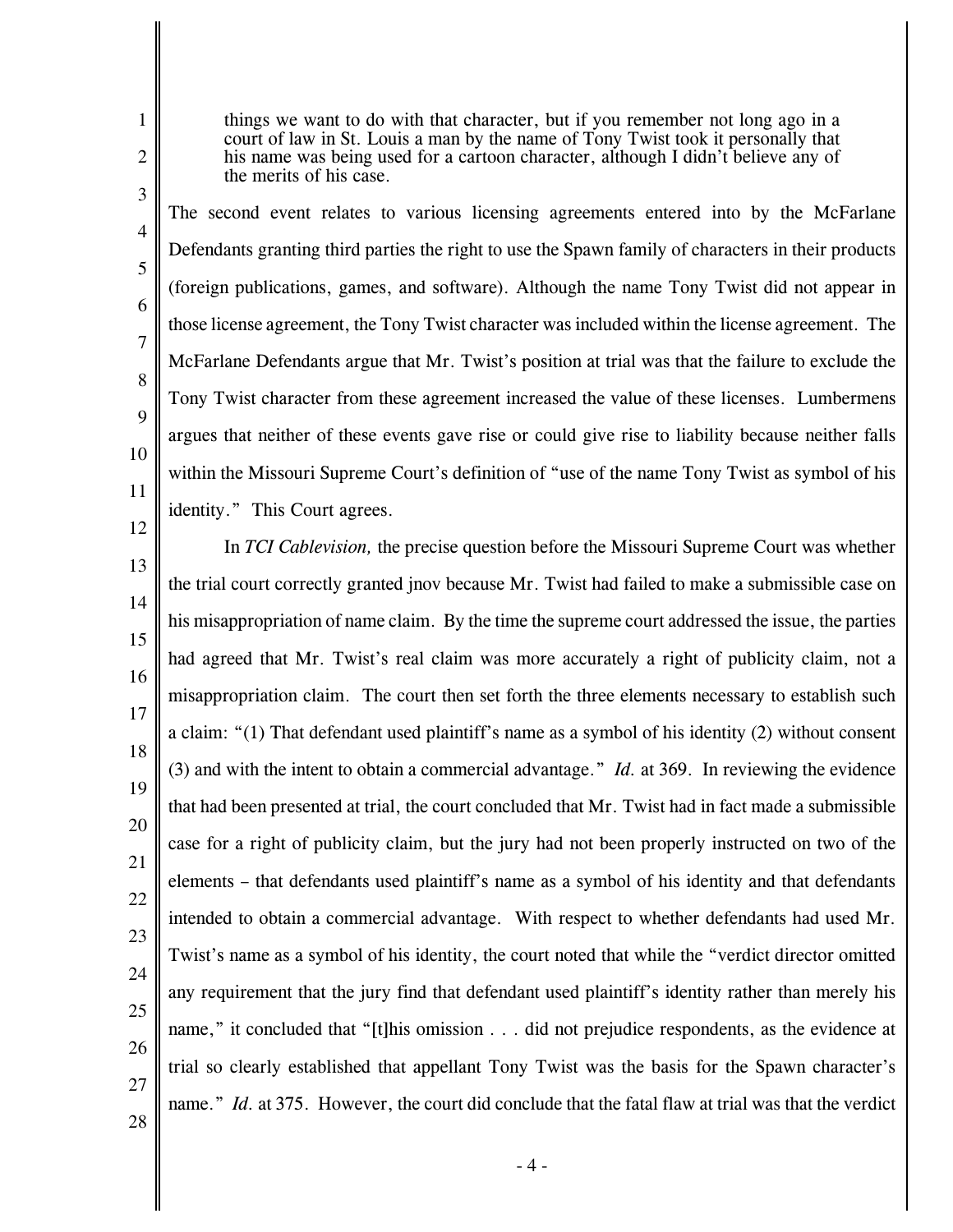1 2 director failed to properly instruct the jury on the commercial advantage element of the claim. The case was then remanded for a new trial.

3 4 5 6 7 8 9 10 11 12 13 14 15 16 In rendering its decision, the *TCI Cablevision* court made an important distinction when discussing the trial court's failure to instruct the jury on the first element of right of publicity – use of plaintiff's name as a symbol of his identity. The court stated indicated that it is not enough to simply use plaintiff's name. The use must be of Mr. Twist's identity. This distinction was noted in *C.B.C. Distribution and Marketing, Inc. v. Major League Baseball,* 443 F. Supp. 2d 1077 (E.D. Mo. 2006), in which the court stated, "[i]ndeed, not all uses of another's name are tortious; mere use of a name as a name is not tortious. Rather, a name must be used as a *symbol of* the plaintiff's *identity* in a right of publicity action." In so concluding, the court held that the mere use by the defendant in *C.B.C. Distribution* of Major League baseball players' names in conjunction with their playing records did not establish a violation of the players' right of publicity. The use of the baseball players' names and playing records did not involve the character, personality, reputation, or physical appearance of the players: It simply involved historical facts about the baseball players such as their batting averages, home runs, doubles, triples, etc.

17 18 19 20 21 22 23 24 25 26 The same analysis holds true here with respect to Mr. McFarlane's response to the fan letter explaining why the Tony Twist character was on hold. While Mr. McFarlane's response may be relevant to whether he used or was intending to use Mr. Twist's name as a symbol of his identity when naming the Spawn character after Mr. Twist, this *actual use* in response to the fan letter during the Lumbermens' policy period was not itself actionable. The McFarlane Defendants are incorrect when they state that the Missouri Supreme Court concluded that these editorial references were actionable. That is not what the court said. The court cited to these editorial references as, one, an admission by Mr. McFarlane that he had used Mr. Twist's name as a symbol of his identity in the past and, two, evidence from which the jury could infer that the McFarlane Defendants intended to gain a commercial advantage. 110 S.W.3d at 371.

27 28 This distinction is supported by the Missouri Court of Appeals' decision in *Doe v. McFarlane*, 207 S.W.3d 52 (E.D. Mo. Ct. App. 2006). The court in *Doe v. McFarlane* held that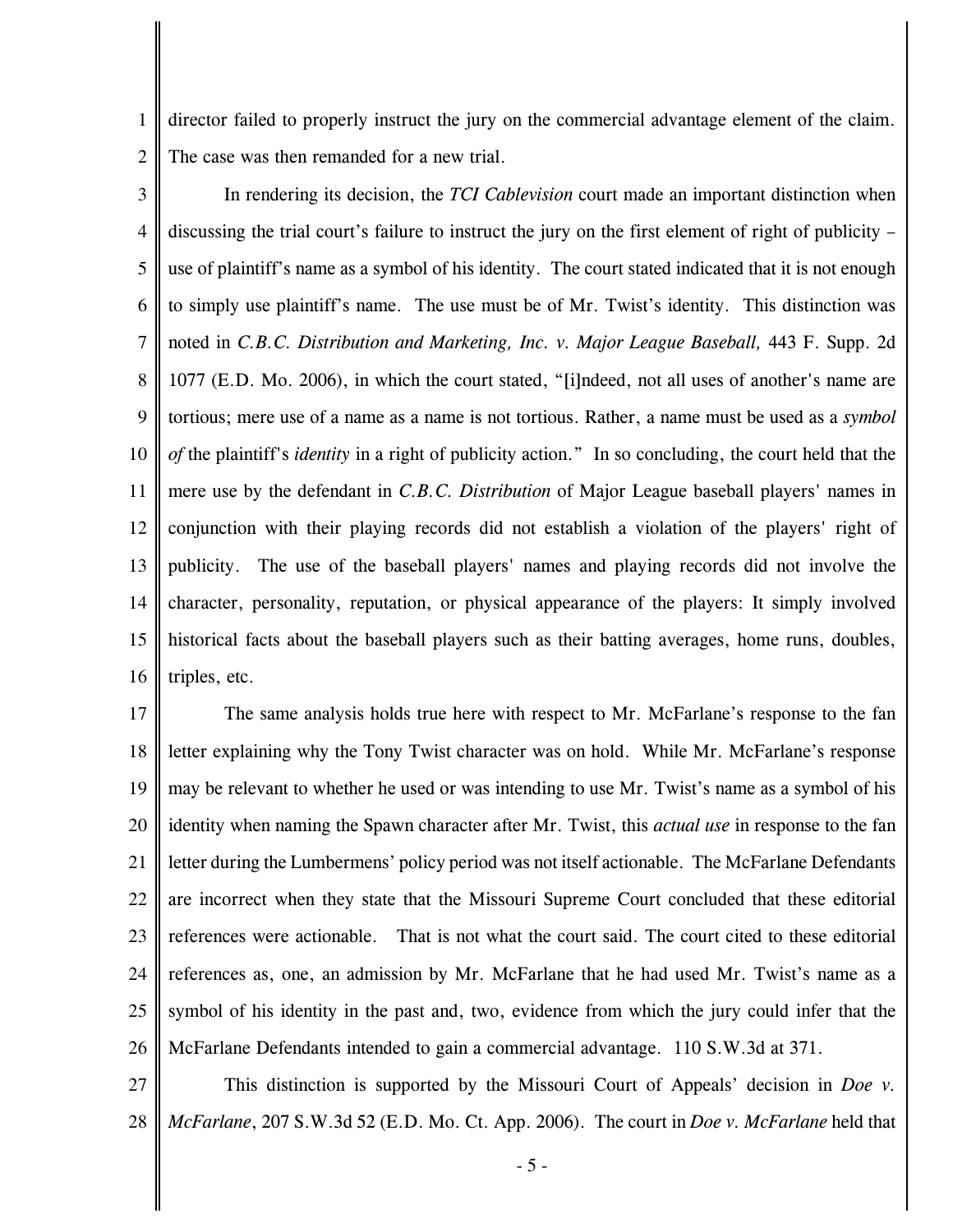1 2 3 4 5 6 7 8 9 10 the editorial statement made by Mr. McFarlane in Issue 108 was admissible as an "admission of a party-opponent" and was relevant to the right of publicity claim because the statement tended to prove that the McFarlane Defendants used Mr. Twist's name as a symbol of his identity and in order to gain a commercial advantage. The court did not say that the editorial comment itself *was* a use of Mr. Twist's name as a symbol of his identity. The McFarlane Defendants' focus on Mr. McFarlane's comment that he had "a lot of cool things" he wanted to do with that character is also misplaced and is relevant only with respect to the third element of the right of publicity claim – intent to obtain a commercial advantage. Without satisfying element 1, however, the claim cannot exist against Lumbermens as a matter of law solely on the language contained in Issue 108 of *Spawn*.

11 12 13 14 15 16 17 18 19 For a similar reason, the court rejects the McFarlane Defendants' argument that the various licensing agreement also amount to use of Mr. Twist's name as a symbol of his identity. The licensing agreements make no reference to Tony Twist. There was no use of his name and certainly no use in the licensing agreements of his name as a symbol of his identity. While the licensing agreements may provide evidence of the McFarlane Defendants' intent to obtain a commercial advantage or, more precisely, be evidence of what damages were suffered by Mr. Twist or what commercial advantage was actually obtained by the McFarlane Defendants, they do not amount to violations in and of themselves. This holding is not only consistent with the opinion in *TCI Cablevision,* it is also consistent with the jury instructions given at trial.

20 21

22

23

24

25

26

27

28

## **B. Duty to Indemnify**

With no obligation to defend, there is no obligation to indemnify.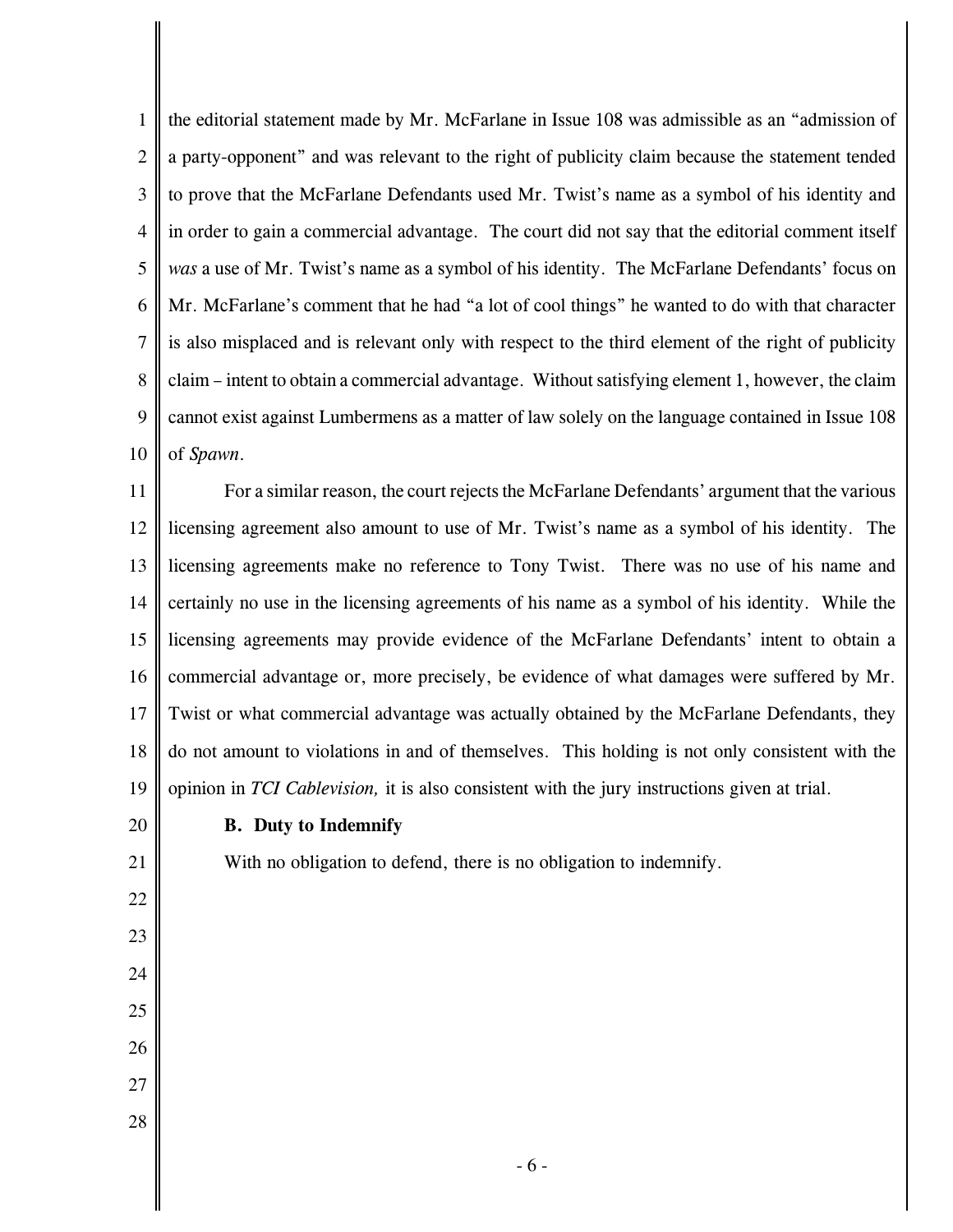## $1 \parallel W$ . **Conclusion**

| $\overline{c}$ | For the foregoing reasons, the Court grants Lumbermens Mutual Casualty Company                  |
|----------------|-------------------------------------------------------------------------------------------------|
| 3              | summary judgment. Counsel for Movant is to lodge a form of order consistent with this decision. |
|                |                                                                                                 |
| 4              | So ordered.                                                                                     |
| 5              | DATED:<br>July 5, 2007                                                                          |
| 6              | Trancerf Cauch                                                                                  |
| 7              | Charles G. Case I<br>UNITED STATES BANKRUPTCY JUDGE                                             |
| 8              |                                                                                                 |
| 9              | <b>COPY</b> of the foregoing mailed by the BNC and/or<br>sent by auto-generated mail to:        |
| 10             |                                                                                                 |
| 11             | <b>Russell F. Watters</b><br>Steven H. Schwartz                                                 |
| 12             | John D. Briggs<br>Brown & James, PC                                                             |
| 13             | 1010 Market Street, 20 <sup>th</sup> Floor<br>St. Louis, Mo. 63101                              |
| 14             | Attorneys for Hanover Insurance Company<br>and Citizens Insurance Company                       |
| 15             | Robert D. Blitz                                                                                 |
| 16             | R. Thomas Avery<br>Christopher Bauman                                                           |
| 17             | Ellen W. Dunne<br>Blitz, Bardgett & Deutsch, LC                                                 |
| 18             | 120 S. Central Ave., Suite 1650<br>St. Louis, Mo. 63105                                         |
| 19             | <b>Attorneys for Defendant Tony Twist</b>                                                       |
| 20             | Michael J. O'Connor                                                                             |
|                | Jennings Strouss & Salmon, PLC<br>201 E. Washington St., 11 <sup>th</sup> Floor                 |
| 21             | Phoenix, Az. 85004-2385<br><b>Attorneys for General Star Indemnity Company</b>                  |
| 22             | Franklin D. Dodge                                                                               |
| 23             | Ryan Rapp & Underwood, PLC<br>3101 N. Central Ave., #1500                                       |
| 24             | Phoenix, Az. 85012<br>Attorneys for Travelers Indemnity Company of America                      |
| 25             | Roger W. Hall                                                                                   |
| 26             | <b>Buckley King</b><br>2020 N. Central Ave., Suite 1120                                         |
| 27             | Phoenix, Az. 85004                                                                              |
| 28             | Attorneys for Hanover Insurance Company and<br>Citizens Insurance Company                       |
|                |                                                                                                 |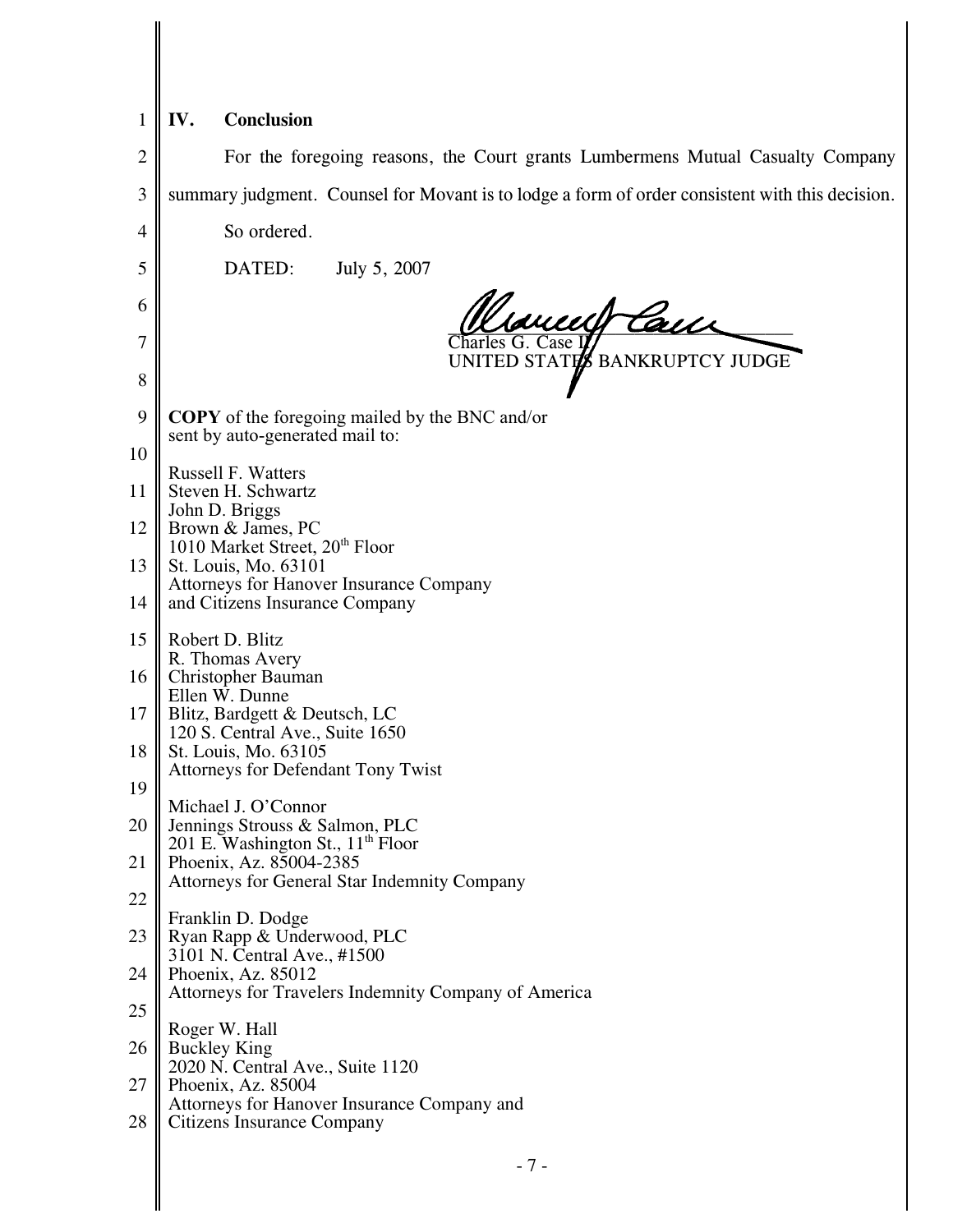| 1              | James Holloran<br>Holloran & Stewart                                          |
|----------------|-------------------------------------------------------------------------------|
| $\overline{2}$ | 1010 Market Street, Suite 1650<br>St. Louis, Mo. 63101                        |
| 3              | <b>Attorneys for Defendant Tony Twist</b>                                     |
| $\overline{4}$ | <b>B.</b> Gerard Cordelli<br>The Coverage Law Firm, PLLC                      |
| 5              | 1629 K Street, N.W., Suite 802<br>Washington D.C. 20006-1637                  |
| 6              | <b>Attorneys for General Star Indemnity Company</b>                           |
| 7              | <b>Shaun McParland Baldwin</b><br>Dana M. Ugolini                             |
| 8              | Tressler, Soderstrom, Maloney & Priess<br>Sears Tower, 22 <sup>nd</sup> Floor |
| 9              | 233 S. Wacker Drive<br>Chicago, Il. 60606-6308                                |
| 10             | <b>Attorneys for Travelers Insurance Company</b>                              |
| 11             | Kurtis B. Reeg<br>Reeg and Nowogrocki                                         |
| 12             | 120 S. Central Ave., Suite 750<br>St. Louis, Mo. 63105                        |
| 13             | <b>Attorneys for Travelers Insurance Company</b><br>Clay H. Phillips          |
| 14             | Alison L. Miner<br>Bollinger, Ruberry & Garvey                                |
| 15             | 500 W. Madison St., Suite 2300<br>Chicago, Il. 60661                          |
| 16             | Attorneys for Lumbermens Mutual Insurance Casualty Company                    |
| 17             | James J.S. Holmes<br>Caroline Y. Bussin                                       |
| 18             | <b>Stacy Goldschler</b><br>Sedgwick, Detert, Moran & Arnold, LLP              |
| 19             | 801 S. Figueroa St., 19th Floor<br>Los Angeles, Ca. 90017                     |
| 20             | Attorneys for Employers Insurance of Wausau                                   |
| 21             | D. Keith Henson<br>Paule, Camazine & Blumenthal, PC                           |
| 22             | 165 N. Meramec Ave., 6 <sup>th</sup> Floor<br>St. Loius, Mo. 63105            |
| 23             | <b>Attorneys for Lumbermens Mutual Casualty Company</b>                       |
| 24             | Richard J. Woods<br>The Cavanaugh Law Firm                                    |
| 25             | 1850 N. Central Ave., suite 2400<br>Phoenix, Az. 85004-4527                   |
| 26             | Attorneys for Employers Insurance of Wausau                                   |
| 27             |                                                                               |
| 28             |                                                                               |